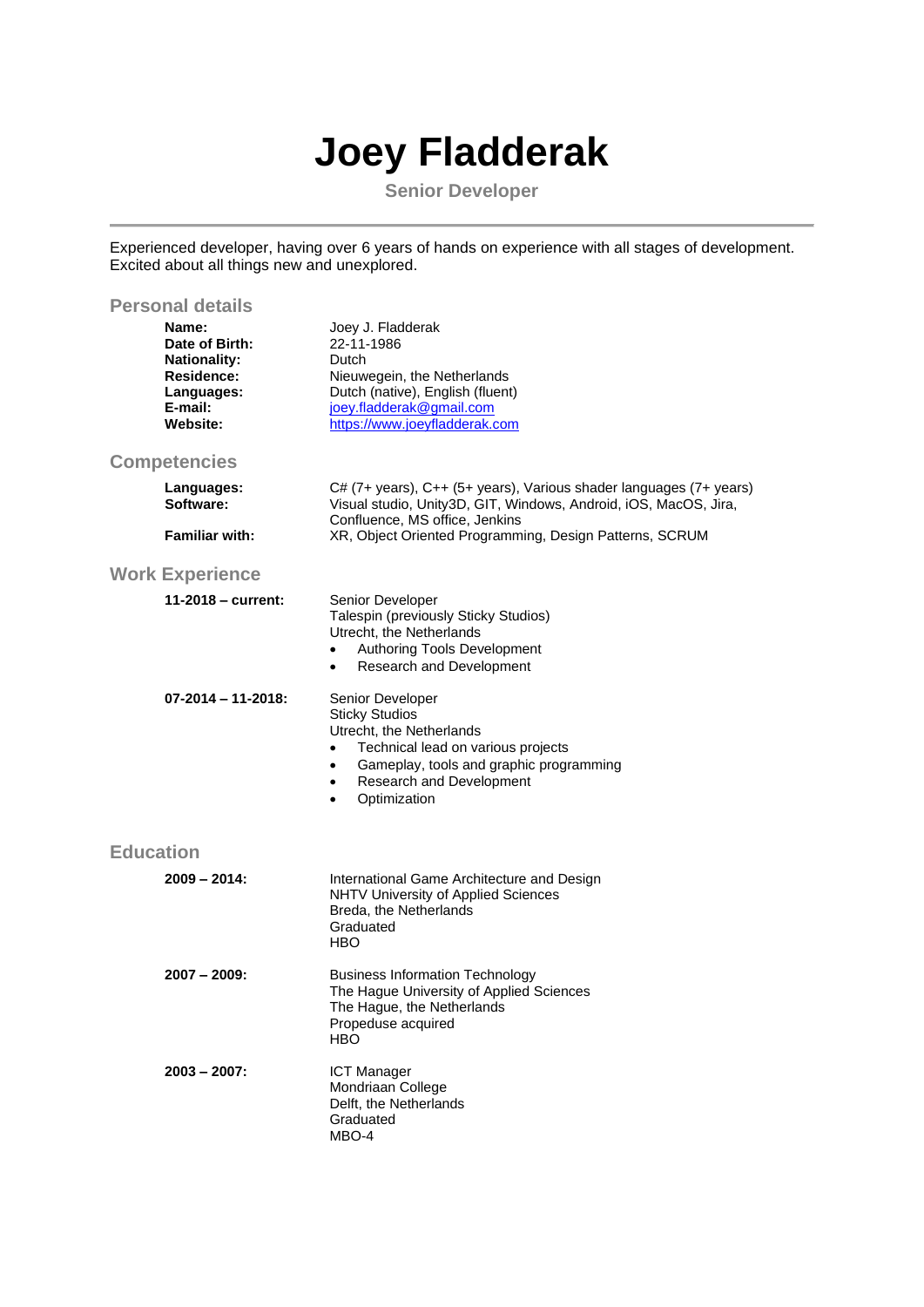## **Professional experience**

| 2020 - present | "Authoring Tool Development", Programmer<br>Working on an authoring tool that allows the user to create virtual trainings that can be<br>played back by an external application.<br>Performance authoring (3D "virtual human" animation and speech authoring)<br>Speech synthesis integration<br>$\bullet$                                                          |
|----------------|---------------------------------------------------------------------------------------------------------------------------------------------------------------------------------------------------------------------------------------------------------------------------------------------------------------------------------------------------------------------|
| 2018 - 2020    | "Internal Research and Development", Programmer<br>Performing internal research to strengthen our existing products and find potential<br>leads for new products. Starting from Q2 2019 officially as research engineer                                                                                                                                             |
| 2019           | "Rise of the TMNT: Power up!", Programmer<br>A game with various mini games in a single app, making use of the Gyroscope and AR<br>functionality.<br>AR Integration<br>$\bullet$<br>Gameplay foundation for the Oozesquito AR game<br>$\bullet$                                                                                                                     |
| 2019           | "Karl Storz - Operating room of the Future", Programmer<br>An app that showcases various pieces of equipment in an operating room that the user<br>can interact with, narrated by a holographic projection<br>Sole developer from start to finish, developing one application for multiple<br>platforms on Mobile, desktop and VR                                   |
| 2018 - 2019    | "Cold Calling", Technical lead and programmer<br>An app to simulate a phone call making use of speech to text and text to speech, to<br>learn various skills associated with cold calling<br>Leading a team and overall technical design of the application<br>$\bullet$<br>Backend integration with a custom external server with application content<br>$\bullet$ |
| 2018           | "Shepard Fairey - Damaged", Programmer<br>A virtual exposition of "Damaged" from Shepard Fairey on Mobile and VR.<br>Motion controls (gyroscope)<br>$\bullet$<br>AR integration<br>٠<br>Realtime planar reflections. (Mobile and VR)<br>$\bullet$<br>Optimization<br>٠                                                                                              |
| 2017-2018      | "Project Rampage VR", Technical lead and programmer<br>A VR game based on the 2018 Rampage movie for Mobile and Desktop<br>Leading a team and overall technical design of the application<br>$\bullet$<br><b>Destruction mechanics</b><br>$\bullet$<br>Optimization<br>$\bullet$                                                                                    |
| 2017           | "Geostorm", Programmer<br>A puzzle game much like the Lara Croft and Hitman GO series for mobile and desktop<br>Puzzle design<br>Implementing re-usable puzzle elements<br>$\bullet$<br>Desktop (Steam) porting<br>٠                                                                                                                                                |
| 2016 - 2017    | "King Arthur - Legend of the sword", Programmer<br>A brawler game based on the same 2017 movie for Mobile<br>Fighting mechanics and player-ai interaction<br>Spawning logic for enemies<br>$\bullet$<br>VR porting<br>$\bullet$                                                                                                                                     |
| 2016           | "Suicide Squad: Special ops VR", Technical lead and programmer<br>An on-rails VR port of the same game for Mobile<br>GearVR/Oculus integration<br>$\bullet$<br>Optimization<br>$\bullet$                                                                                                                                                                            |
| $2015 - 2016$  | "Stage Rush: Imagine Dragons", Programmer<br>An endless runner game with Image Dragons for charity<br>Various gameplay mechanics<br>$\bullet$<br>Pet system<br>$\bullet$                                                                                                                                                                                            |

• Objectives integration